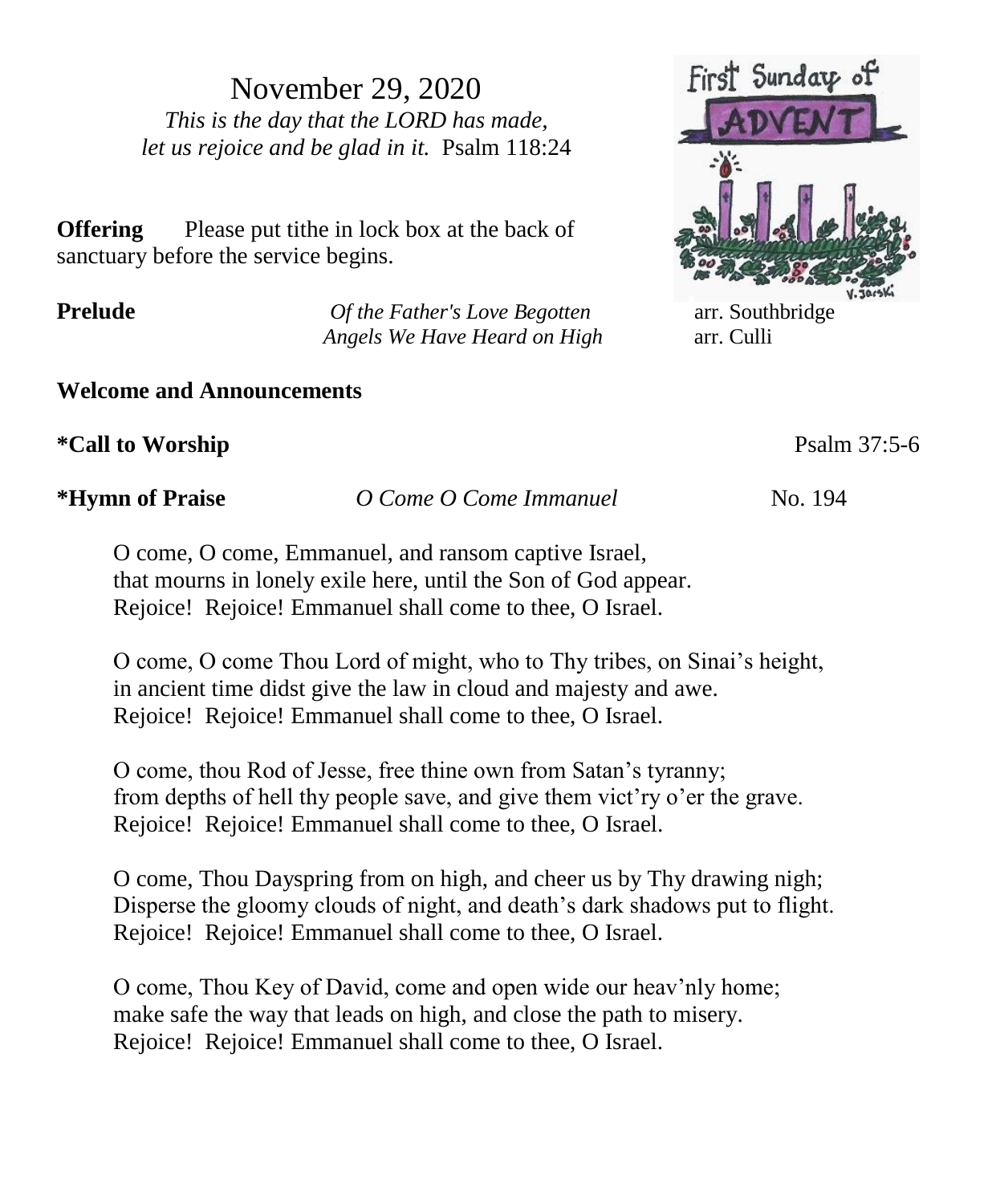## **\*Prayer of Invocation**

## **Lighting of the First Advent Candle: Hope**

## **Scripture Reading Luke 2:26-38**

### **Prayer of Confession**

Our Gracious Heavenly Father, our sins are many, and there is nowhere for us to turn to for forgiveness and relief except to you. We thank you and praise you that you are a God who hears the prayers of your people, and that you always receive the prayers of your contrite children. May we always flee to you in times of trouble, and may we always be deeply convicted of our sin. Help us more and more to obey your earnest desires for us, and continue to wash us clean of our sins when we fall short. In Jesus name we pray, Amen.

#### Assurance of Pardoning Grace **Particle 120 and Psalm 37:8-9** Psalm 37:8-9

 $8$  Refrain from anger and turn from wrath; do not fret – it leads only to evil.  $9$  For evil men will be cut off, but those who hope in the LORD will inherit the land.

| *Hymn of Thanksgiving                                    | Come, Thou Long Expected Jesus                                     | No. 196 |
|----------------------------------------------------------|--------------------------------------------------------------------|---------|
|                                                          | Come, Thou long-expected Jesus, born to set Thy people free;       |         |
|                                                          | from our fears and sins release us; let us find our rest in Thee.  |         |
|                                                          | Israel's strength and consolation, hope of all the earth Thou art, |         |
| dear Desire of ev'ry nation, joy of ev'ry longing heart. |                                                                    |         |

Joy to those who long to see Thee, Dayspring from on high, appear; come Thou promised Rod of Jesse, of Thy birth we long to hear! O'er the hills the angels singing news, glad tidings of a birth: "Go to Him, your praises bringing; Christ the Lord has come to earth."

Come to earth to taste our sadness, He whose glories knew no end; by His life He brings us gladness, our Redeemer, Shepherd, Friend. Leaving riches without number, born within a cattle stall; This the everlasting wonder, Christ was born the Lord of all.

 Born Thy people to deliver, born a child and yet a king. born to reign in us forever, now Thy gracious kingdom bring. By Thine own eternal Spirit rule in all our hearts alone; by Thine all-sufficient merit, raise us to Thy glorious throne.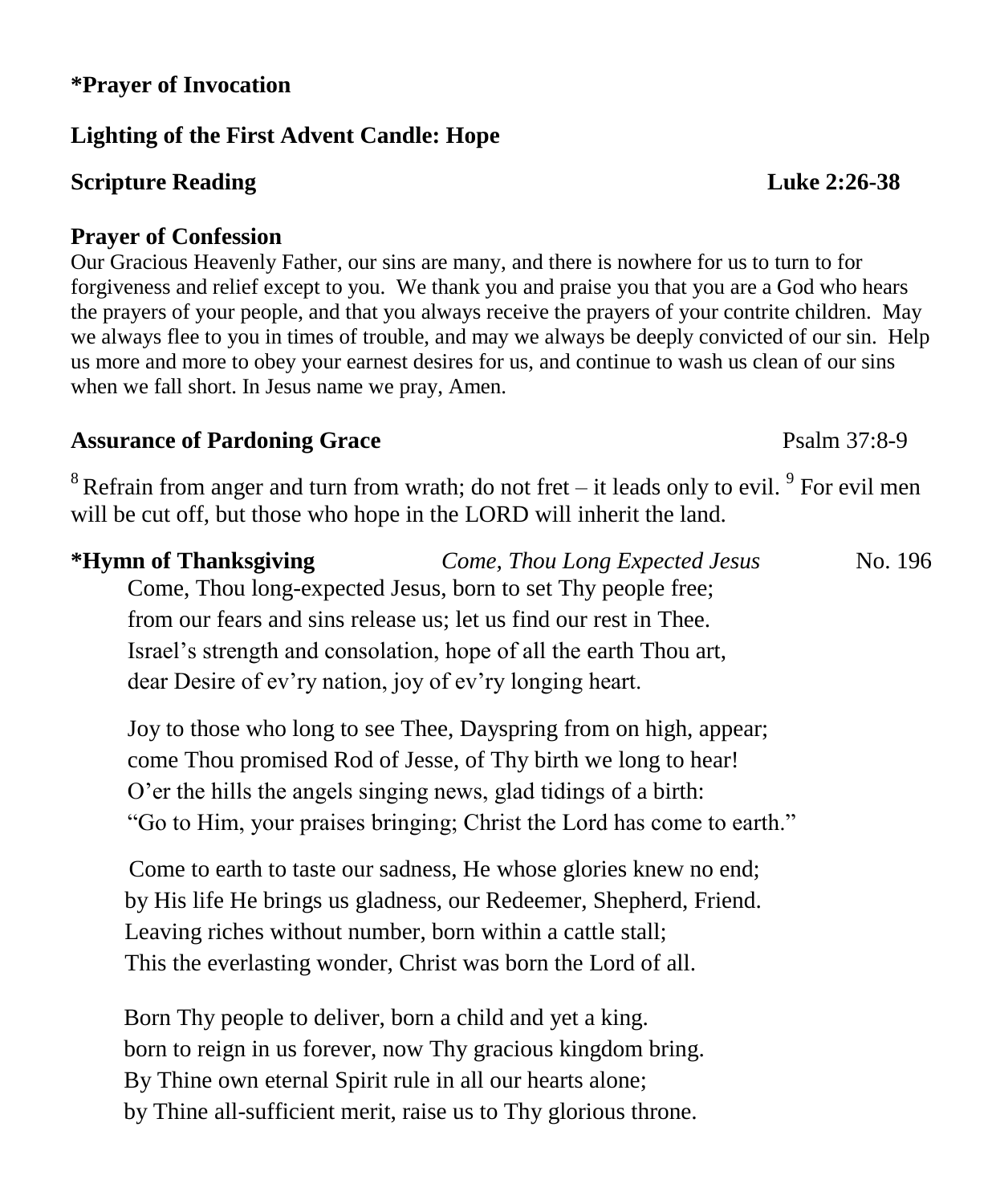#### **Westminster Shorter Catechism 98-99**

Q. 98 What is prayer?

- **A. Prayer is an offering up of our desires unto God, for things agreeable to his will, in the name of Christ, with confession of our sins, and thankful acknowledgment of his mercies.**
- Q. 99 What rule hath God given for our direction in prayer?
- **A. The whole word of God is of use to direct us in prayer; but the special rule of direction is that form of prayer which Christ taught his disciples, commonly called the Lord's prayer.**

**Prayer of Intercession**

**\*Hymn of Preparation** *I Heard the Bells on Christmas Day*

Insert

| <b>Sermon</b> | Christmas with Abraham | Genesis 22:15-18 |
|---------------|------------------------|------------------|
| Outline       |                        |                  |

1. Certainty

- 2. Promises
- 3. Fulfillment

Questions:

- 1. What things are you most certain of in life? How do you know they will come about?
- 2. How is the promise of land in the Abrahamic covenant ultimately fulfilled?
- 3. How is the promise of people ultimately fulfilled?
- 4. How is Matthew 16:17-19 a partial fulfillment of the promise of military victory in Genesis 22:17b?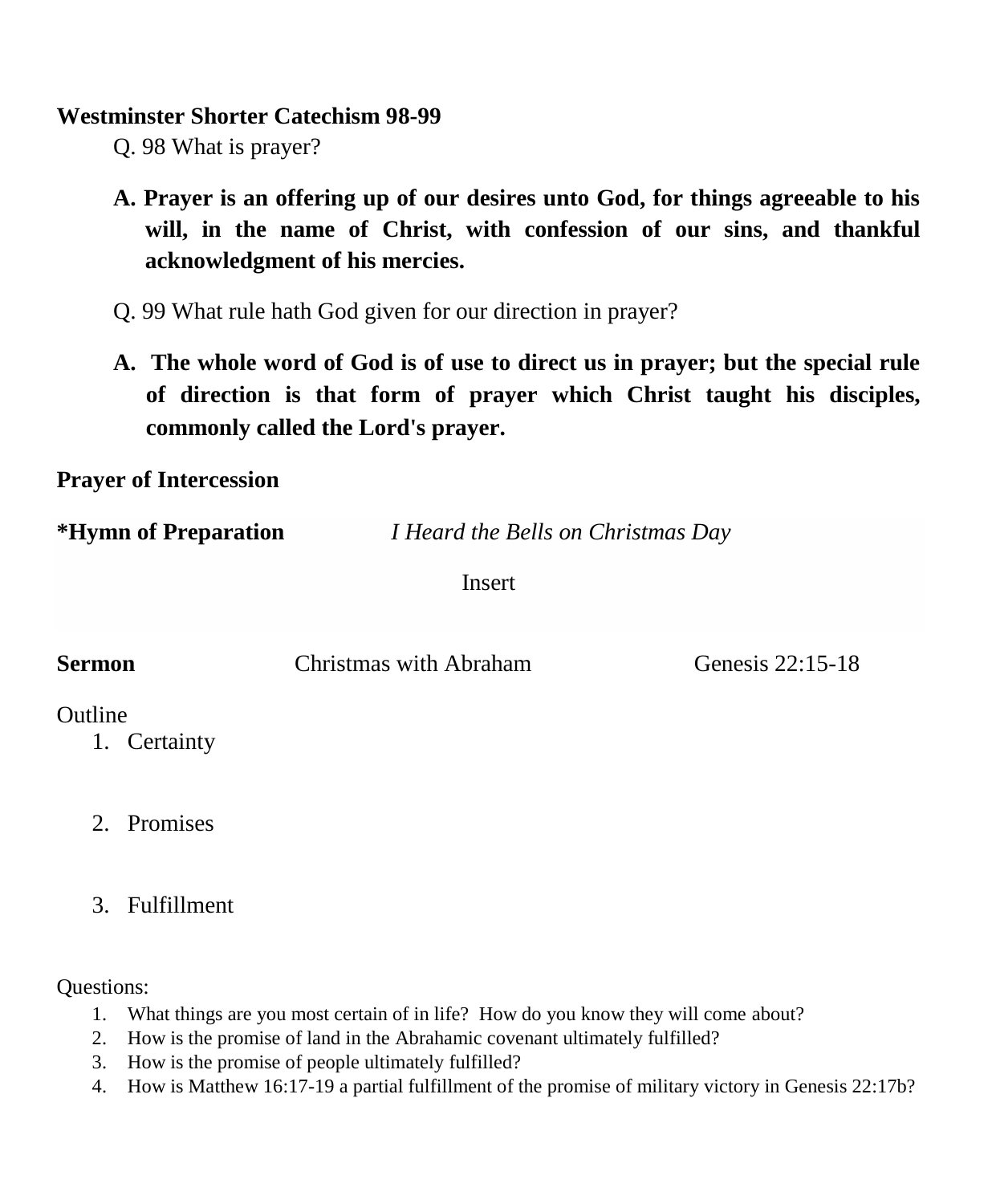It came upon the midnight clear, that glorious song of old, from angels bending near the earth to touch their harps of gold: "PEACE on the earth, good will to men, from heav'n's all-gracious King"; the world in solemn stillness lay to hear the angels sing.

Still through the cloven skies they come, with peaceful wings unfurled, and still their heav'nly music floats o'er all the weary world: above its sad and lowly plains they bend on hov'ring wing, and ever o'er its Babel sounds the blessed angels sing.

And ye, beneath life's crushing load, whose forms are bending low, who toil along the climbing way with painful steps and slow, look now! For glad and golden hours come swiftly on the wing: O rest beside the weary road and hear the angels sing.

For lo, the days are hast'ning on, by prophet bards foretold, when with the ever-circling years comes round the age of gold; when PEACE shall over all the earth its ancient splendors fling, and the whole world give back the song which now the angels sing.

#### **\*Benediction**

### **\*Gloria Patri** No. 735

Glory be to the Father, and to the Son, and to the Holy Ghost; as it was in the beginning, is now, and ever shall be, world without end. Amen, amen.

**\*Postlude** *O Thou Joyful* arr. Paxton

**\* Congregation:** Please stand as able.

**\* \* \* \* \* \* \* \***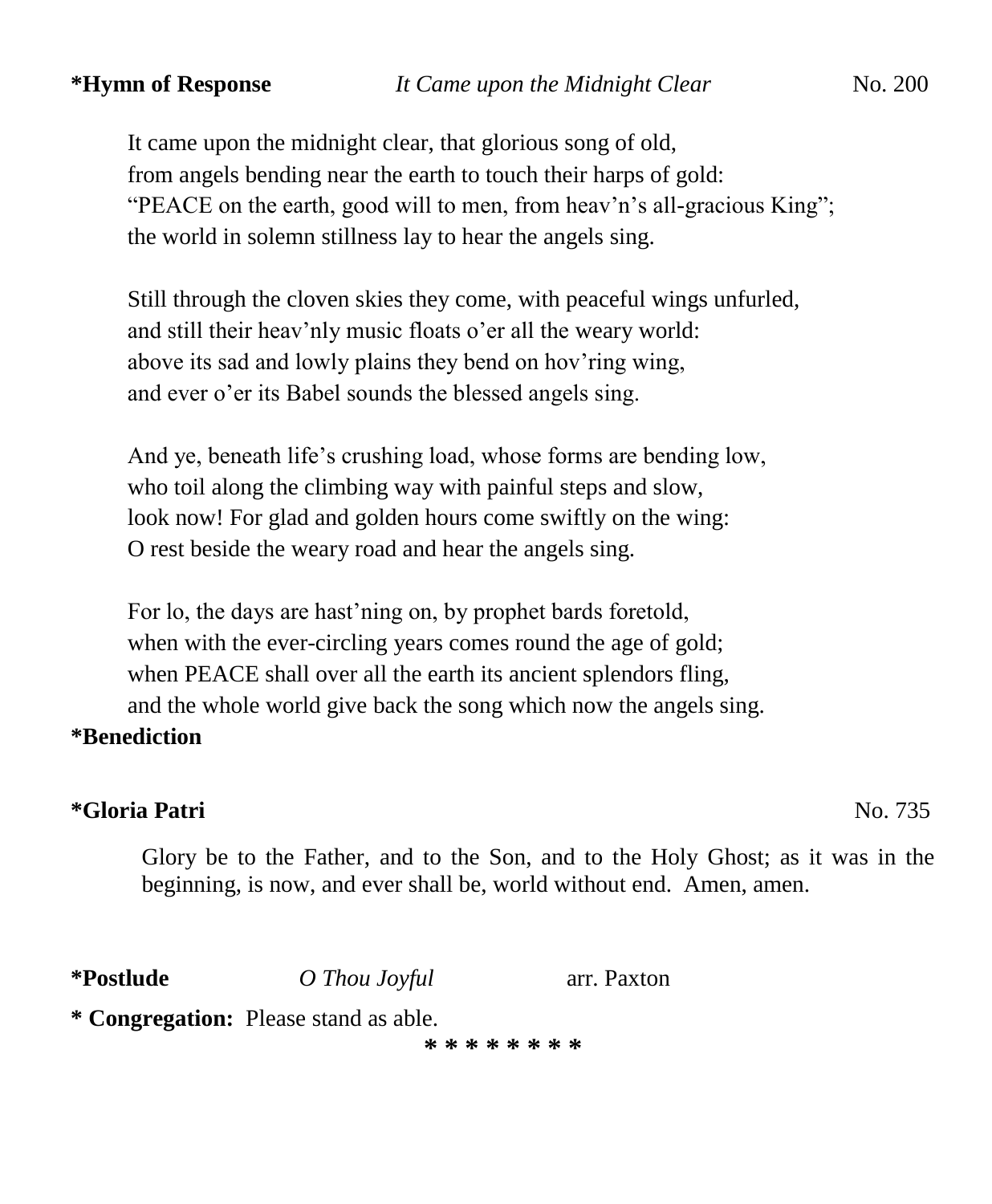**Keyboard Sandy Schoon**<br> **French Horn Becky Schoon Intercessory Prayer** Yon Lindborg

Becky Schoon

## **Weekly Calendar**

| DATE                                | 'IME                                                                                                | EVENT                                                                                                                                                         |  |  |  |
|-------------------------------------|-----------------------------------------------------------------------------------------------------|---------------------------------------------------------------------------------------------------------------------------------------------------------------|--|--|--|
| <b>SUN 11/29</b>                    | 9:00 AM<br>9:15 AM<br>$10:30$ AM                                                                    | <b>Opening Exercises</b><br><b>Sunday School</b><br><b>Worship Service - First Sunday of Advent</b><br>(available YouTube & Facebook)                         |  |  |  |
| <b>MON 11/30</b><br><b>WED 12/2</b> | 6:30PM<br>8:30 AM & 6 PM                                                                            | Hrivnak-Lindborg Care Group (Zoom)<br><b>Women's Bible Study</b>                                                                                              |  |  |  |
| <b>SUN 12/2</b>                     | 9:00 AM<br>$9:15 \text{ AM}$<br>10:30 AM                                                            | <b>Opening Exercises</b><br><b>Sunday School</b><br><b>Worship Service- Second Sunday of Advent</b><br><b>LORD's Supper</b><br>(available YouTube & Facebook) |  |  |  |
| $1^{\rm st}$                        | Amberleigh Greene<br>$16^{\text{th}}$<br>Jerry DeGroot<br>30 <sup>th</sup><br><b>Scott Severson</b> | <b>December Birthdays</b><br>8 <sup>th</sup><br><b>Kitty Hess</b><br>$25^{\text{th}}$<br><b>Ashely Stechly</b><br><b>Serving the Lord</b>                     |  |  |  |

## **Serving the Lord**

|                         | 11/29         | 12/6                | 12/13          | 12/20       | 12/24               | 12/27     |
|-------------------------|---------------|---------------------|----------------|-------------|---------------------|-----------|
| <b>AM Nursery</b>       | N/A           | N/A                 | N/A            | N/A         | N/A                 | N/A       |
| Greeters                | N/A           | N/A                 | N/A            | N/A         | N/A                 | N/A       |
| <b>Treats</b>           | N/A           | N/A                 | N/A            | N/A         | N/A                 | N/A       |
| Serve/Cleanup           | N/A           | N/A                 | N/A            | N/A         | N/A                 | N/A       |
| Audio                   | J. Martin     | <b>B.</b> Armstrong | B. Schoon      | J. Martin   | <b>B.</b> Armstrong | B. Schoon |
| Elder of the Week       | Lindborg      | Gretzinger          | Nelson         | Lindborg    | Gretzinger          | Nelson    |
| <b>Communion Helper</b> | N/A           | Aaron               | N/A            | N/A         | N/A                 | N/A       |
| <b>Advent Reader</b>    | Chris & Cassy | Jim & Lorrie        | Craig & Deanna | Jason & Val | Gretzinger          | N/A       |